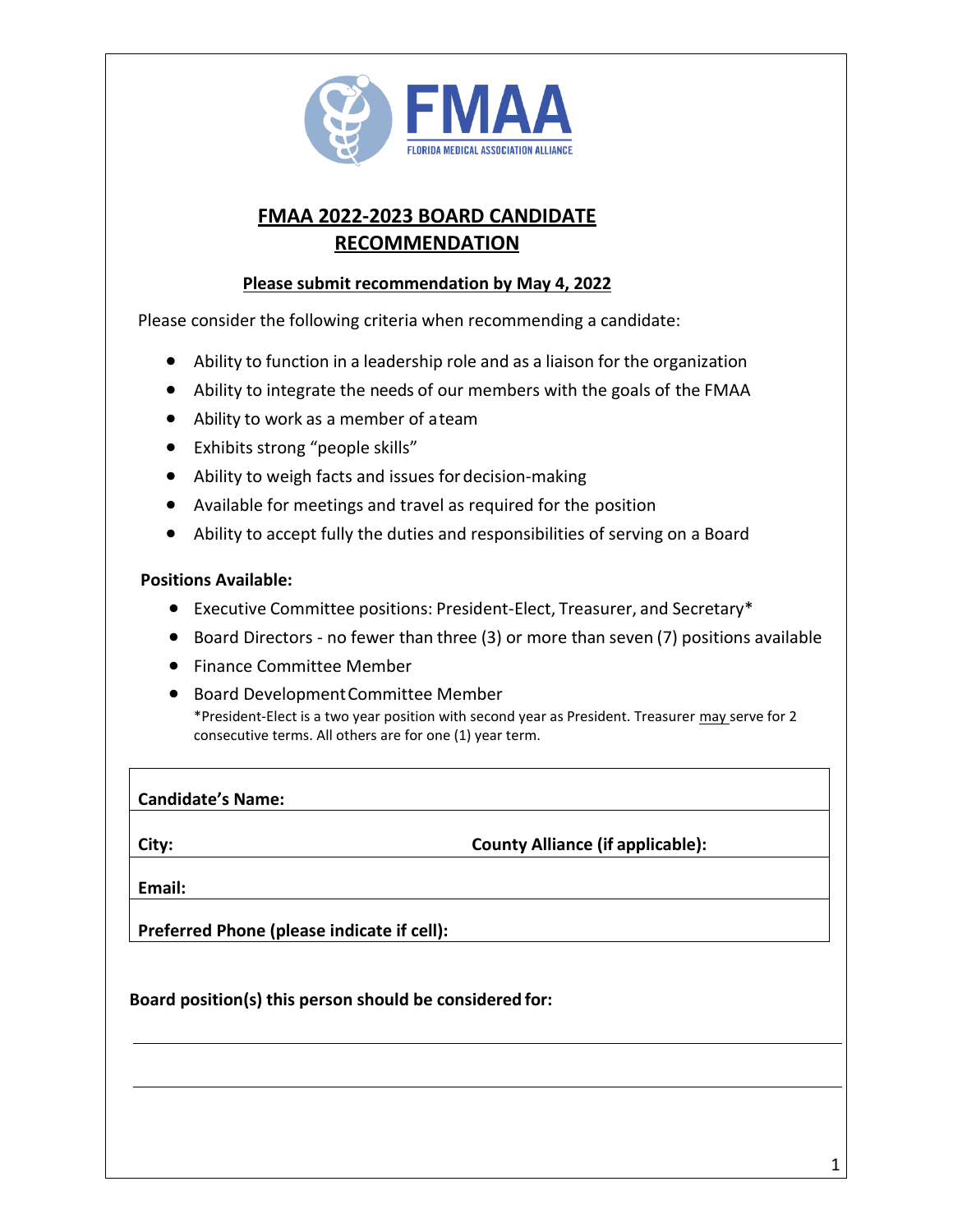pg. 2 BDC Candidate Recommendation Form 2022-2023